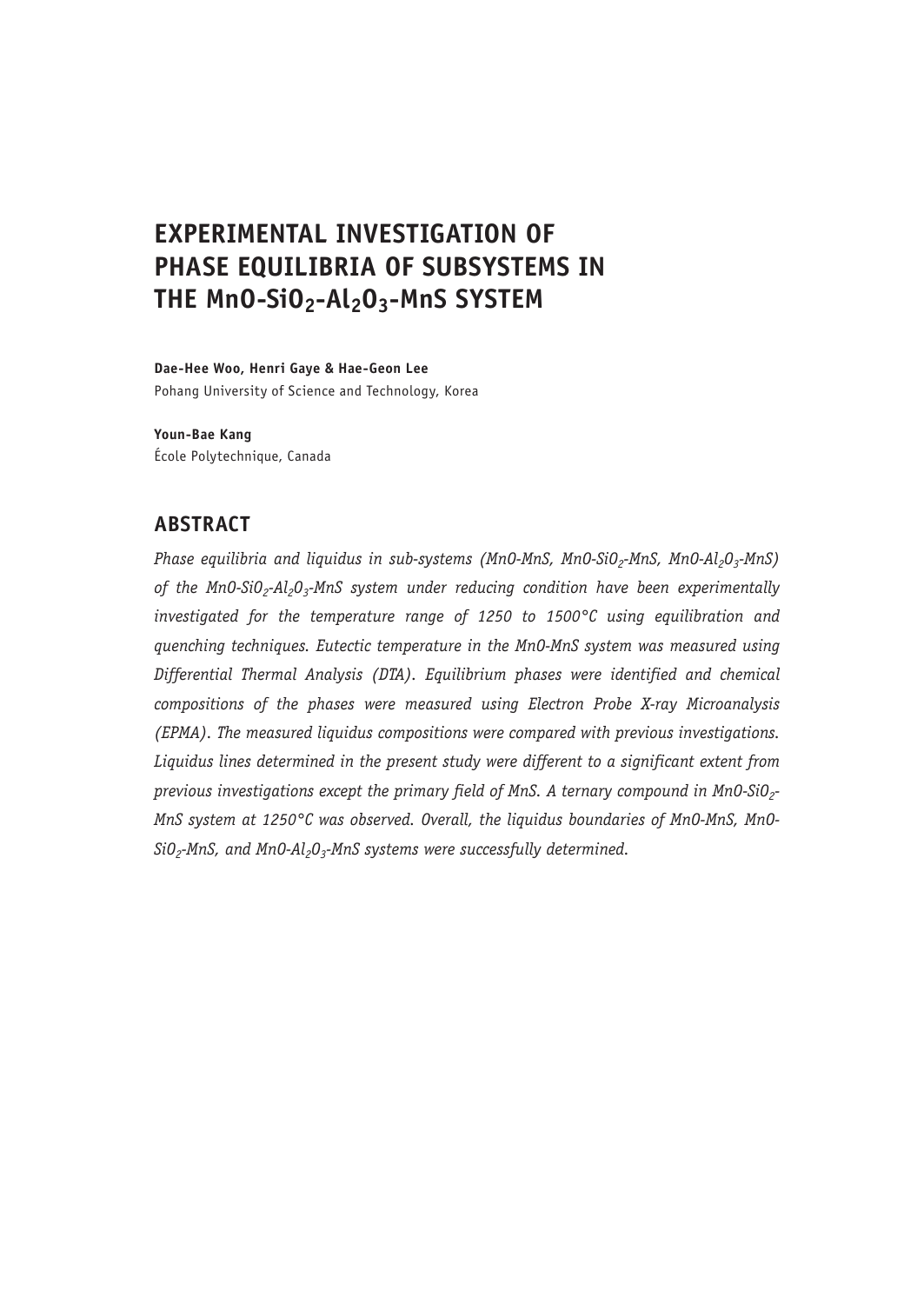### **INTRODUCTION**

Resulfurized steels are most commonly used in the automotive and mould manufacturing industries. Because productivity is closely related to tool-life, it is important to protect tools during machining. Inclusions in steel have strong influence on tool-wear. Mn/Si deoxidation instead of Al deoxidation or Ca-treatment after Al deoxidation is performed to avoid solid  $\text{Al}_2\text{O}_3$  inclusions which accelerate tool-wear. It is reported that MnS inclusions protect tools by breaking the chip with creating micro-crack and oxysulfide inclusions of low melting temperature make an adherent layer on the cutting edge which prevents chemical wear of tools [2, 7, 10]. In order to utilize inclusions more effectively, the composition of inclusions should be precisely controlled. In this regards, phase relations in the MnO-SiO<sub>2</sub>-Al<sub>2</sub>O<sub>3</sub>-MnS system is of great importance when Mn/Si are used as deoxidizer.

### **METHODOLOGY**

Mixtures of oxide and sulfide powders were equilibrated at high temperatures and quenched rapidly in ice-brine. Chemical compositions of each phase were analyzed by electron probe microanalysis(EPMA).

Powders of  $MnO(99.9$  wt pct, supplied by Kosundo),  $SiO<sub>2</sub>(99.9$  wt pct, supplied by Kosundo),  $\text{Al}_2\text{O}_3(99.9 \text{ wt} \text{ pt}$ , supplied by Aldrich) and MnS (99.9 wt pct, supplied by Aldrich) were used as starting materials. Each mixture was weighed to 0.4 g and placed in a boat made from molybdenum foil (0.05 mm thick). Several boats were suspended by molybdenum wire in a graphite tube in a recrystallized alumina reaction tube sealed by the water-cooled brass end-cap and heated in a vertical MoSi<sub>2</sub> resistance furnace under an atmosphere of Ar gas, purified passing  $CaSO<sub>4</sub>$  column and Mg chips at  $450^{\circ}$ C. Before starting equilibration, the assemblage was heated 50ºC higher than desired temperature for 1 hour and then, cooled to the desired temperature and equilibrated for periods of time from 18 to 50 hours. Temperature was controlled within ±2°C using B-type thermocouple placed next to the samples. This working thermocouple was periodically checked against a calibrated standard thermocouple.

After equilibration, the lower end cap was opened and then, the assemblage was dropped directly from the hot zone into ice-brine. The samples were mounted with epoxy resin and polished. The electron microprobe analysis was carried out using JEOL JXA-8100 with wave-length dispersive spectroscopy(WDS). Operating condition was 15kV accelerating voltage and 30 nA probe current. Pure MnO,  $SiO<sub>2</sub>$ ,  $Al<sub>2</sub>O<sub>3</sub>$  and FeS<sub>2</sub> crystals supplied by JEOL Ltd. were used for manganese, silicon, aluminum and sulfur measurement, respectively. Data were refined using ZAF correction routine. Since oxide and sulfide concentrations in oxysulfide mixtures were not directly measured by EPMA, it was assumed that all sulfur existed as MnS with same mole of manganese and the balance of manganese existed as MnO. The average accuracy of the EPMA measurement was within 1 wt pct. Molybdenum oxide dissolution in sample was negligible.

The eutectic temperature in the MnO-MnS system was obtained by differential thermal analysis (Netzsch STA 429). 20~30 mg of sample was placed in platinum crucible and heated at the rate of 5ºC. Although DTA signal was recorded during both heating and cooling, the eutectic temperature was reduced from the signal obtained during heating.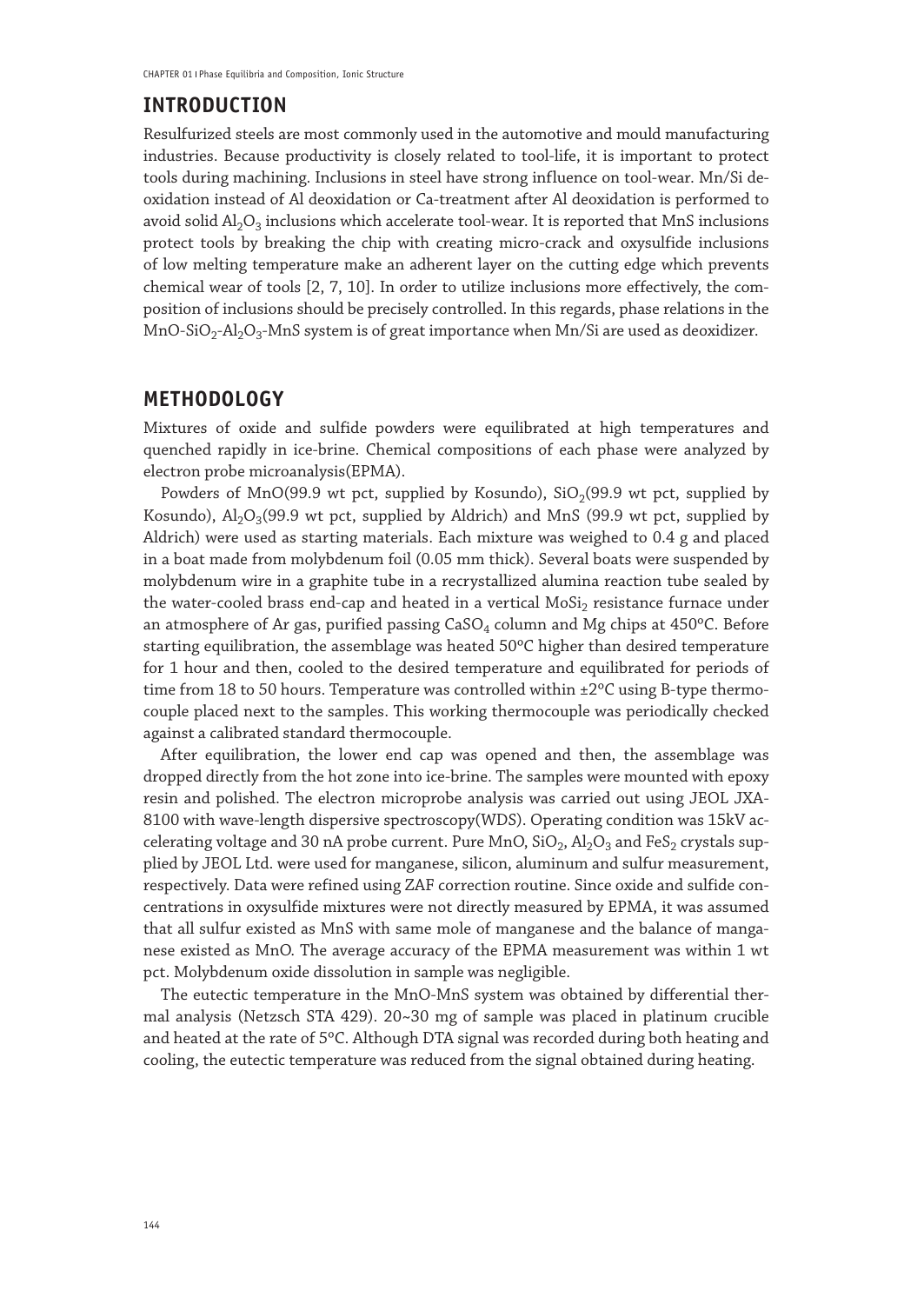## **RESULTS AND DISCCUSIONS**

#### **Phase Diagram of the MnO-MnS System**

Figure 1 shows experimentally determined liquidus composition of the MnO-MnS system. Previous data reported by several researchers [2, 3, 5] are also included. For the MnS liquidus line, although there are some discrepancies among previous studies, the results of the present study are in good agreement with Hasegawa *et al.* [3] and Kim *et al.* [5]. For MnO liquidus compositions, on the other hand, the present study shows a significant difference from the previous reports [3, 5]. For a given composition, the liquidus temperature was found higher in the present study. The same situation occurs in the results of MnO-SiO<sub>2</sub>-MnS system. As Kang *et al.* [4] pointed out in the investigation of MnO- $TiO<sub>2</sub>$ -*Ti<sub>2</sub>O<sub>3</sub>* system, liquid composition might be overestimated due to incomplete separation between solid and liquid phase in the *Primary phase saturating method* employed by previous studies [3, 5, 6].

For the temperature and composition of the eutectic point of the system, the present study showed a good agreement with the previous reports: Silverman [8] reported 1246±5ºC and 63 wt pct MnS, and Chao *et al.* [1] reported 1232±5ºC and 64 wt pct MnS. In the present study, the eutectic temperature obtained by DTA was 1256±3ºC, and the composition was estimated at 64±1 wt pct. Chao *et al.* [1] claimed that the solubility of both MnO in MnS and MnS in MnO are about 2 wt pct at the eutectic temperature. However, no significant solubility was observed in the present study within the error range of EPMA analysis.



Figure 1: Phase equilibrium data in the MnO-MnS system

#### **Phase Diagram of the MnO-SiO2-MnS System**

Figure 2 shows the experimentally determined liquidus composition in the present study from 1250 to 1500°C together with the previous data reported by Hasegawa *et al.* [3]. Microstructures of the system were observed using backscattered electron image mode of EPMA. Below 1250°C, Hasegawa *et al.* [3] reported existence of the ternary compound  $8MnO·3SiO<sub>2</sub>·MnS$  (70.0 wt pct MnO, 21.6 wt pct  $SiO<sub>2</sub>$ , 10.4 wt pct MnS) of which XRD peak did not match with any known compound. A similar ternary compound was also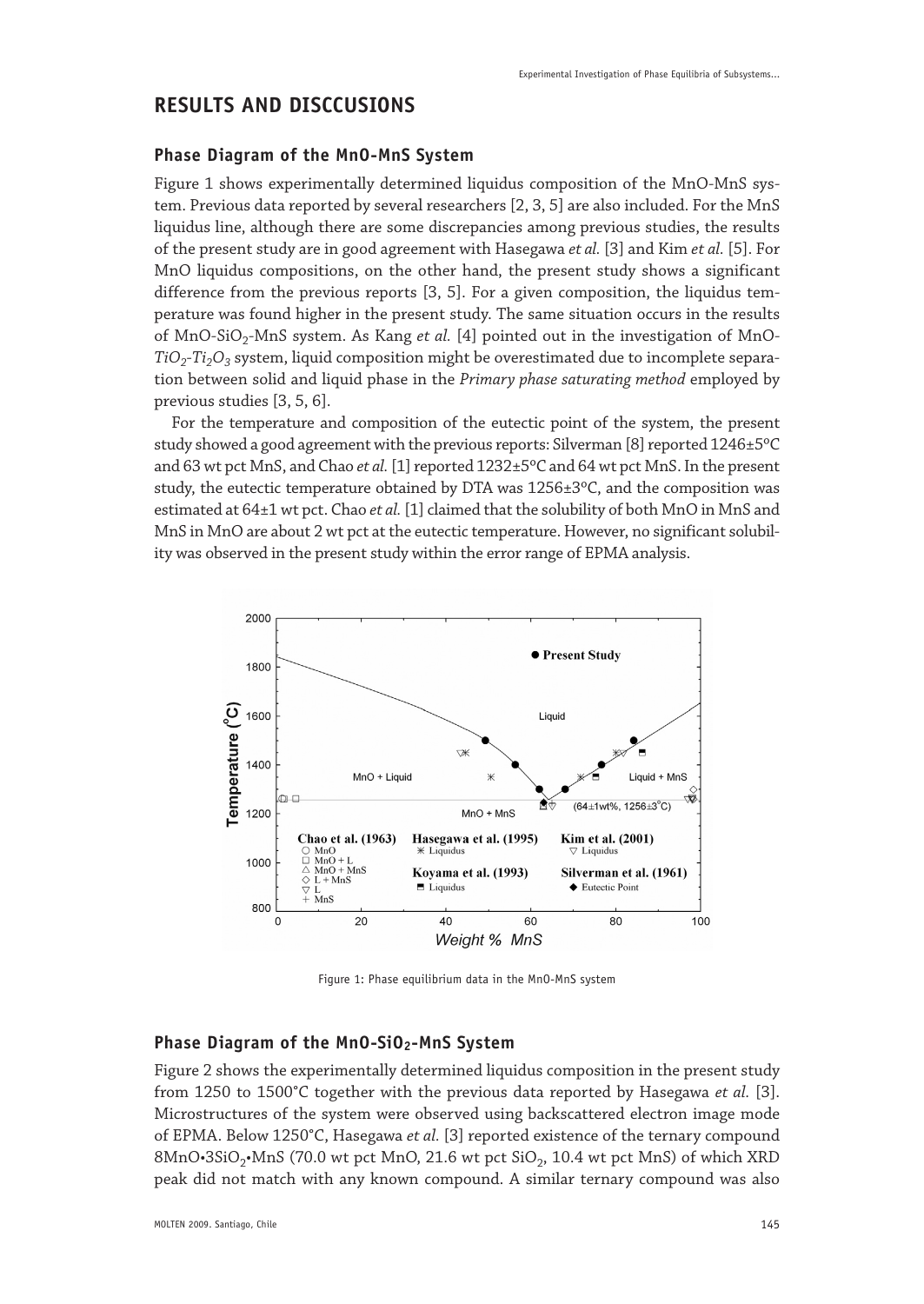found in the present study, and the EPMA analysis revealed that the ternary compound contains 67.0 wt pct MnO, 23.6 wt pct  $SiO<sub>2</sub>$  and 9.4 wt pct MnS which deviates to some extent from what was reported previously. For the phase boundaries, the liquidus line of MnS-saturation determined by the present study is in good agreement with what was reported by Hasegawa *et al.* [3], For the liquid lines of saturation of other phases, however, the results determined by the present study were significantly different from the previous reports.



(a) 1250°C





Figure 2: Phase equilibrium data in the  $MnO-SiO<sub>2</sub>-MnS$  system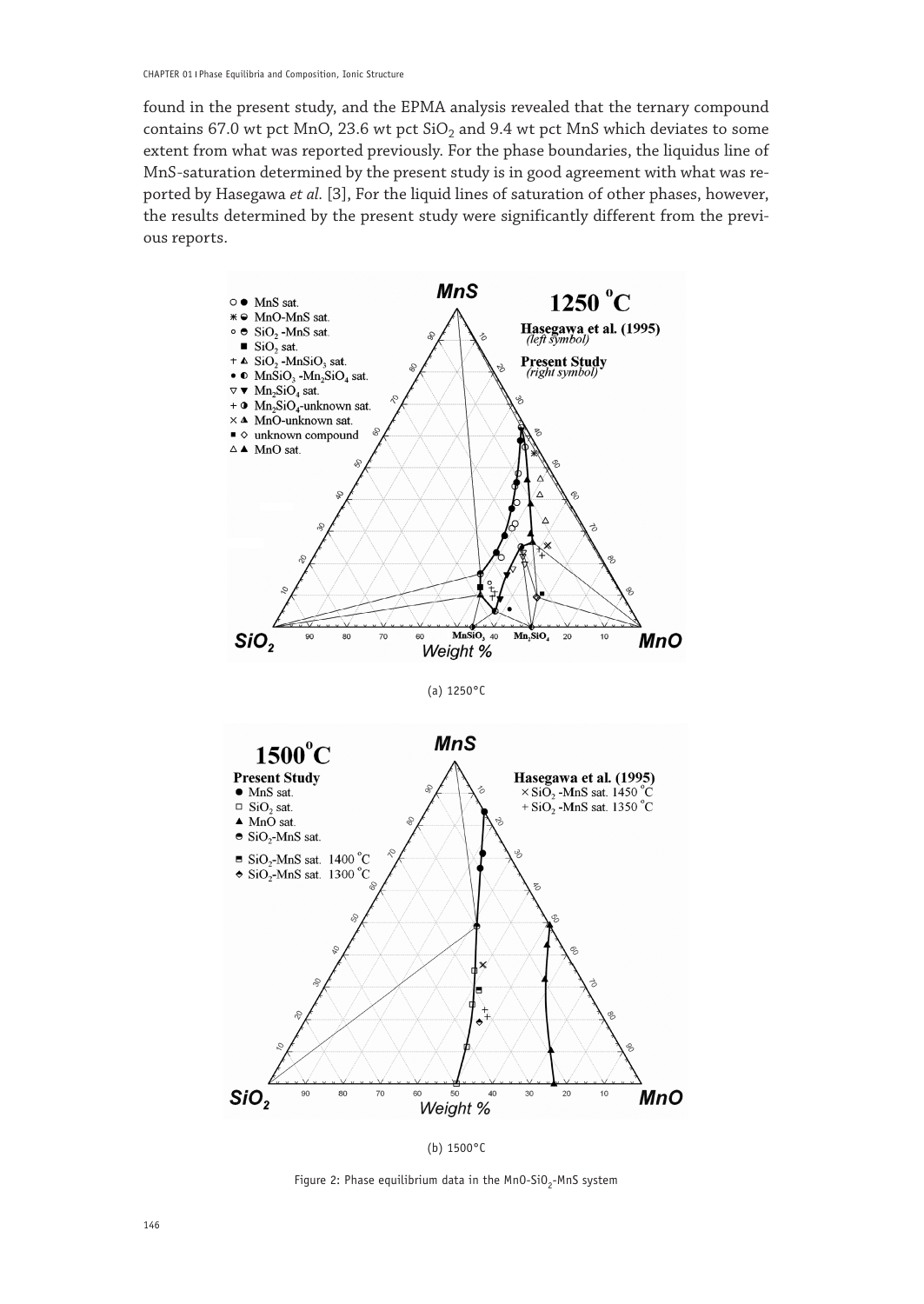In Figure 2(b),  $SiO<sub>2</sub>$ -MnS co-saturation points at several different temperatures are included. It is seen that the co-saturation point of  $SiO<sub>2</sub>$ -MnS moves toward the MnS corner with increasing temperature, but without noticeable change in the ratio of MnO to  $SiO<sub>2</sub>(wt pct)$ . Hasegawa *et al.* [3] also reported similar results as indicated in the figure.

#### Phase Diagram of the MnO-Al<sub>2</sub>O<sub>3</sub>-MnS System

Figure 3 shows liquidus data and estimated liquidus lines. No intermediate compound was found in this system. The solubility of  $A I_2 O_3$  increases with increasing the ratio of MnO to MnS(wt pct). There is no report on this system. When the temperature decreases from 1500 to 1400°C, the Al<sub>2</sub>O<sub>3</sub> content in the liquid at the MnAl<sub>2</sub>O<sub>4</sub>-MnO co-saturation point sharply decreases, and hence the liquid phase field shrinks rapidly.



Figure 3: Phase equilibrium data in the MnO-Al<sub>2</sub>O<sub>3</sub>-MnS system at 1500°C

### **CONCLUSIONS**

Phase equilibria and liquidus in sub-systems (MnO-MnS, MnO-SiO<sub>2</sub>-MnS, MnO-Al<sub>2</sub>O<sub>3</sub>-MnS) of the MnO-SiO<sub>2</sub>-Al<sub>2</sub>O<sub>3</sub>-MnS system under reducing condition have been determined experimentally in the temperature range from 1250ºC to 1500ºC. The eutectic temperature and composition of the MnO-MnS system were determined to be 1256ºC and 64.5 wt pct. Equilibrium phases and corresponding compositions for important boundaries were identified and measured. A ternary compound in the MnO-SiO<sub>2</sub>-MnS system at 1250°C was observed. Overall, the liquidus boundaries of MnO-MnS, MnO-SiO<sub>2</sub>-MnS, and  $MnO-Al<sub>2</sub>O<sub>3</sub>-MnS$  systems were successfully determined. More experimental results for lower temperature of each system and a detailed discussion about formation behavior of inclusions in the steel are not shown in the present proceeding due to limited space, but will be shown in the our presentation as well as will be shown on a separate paper [9].